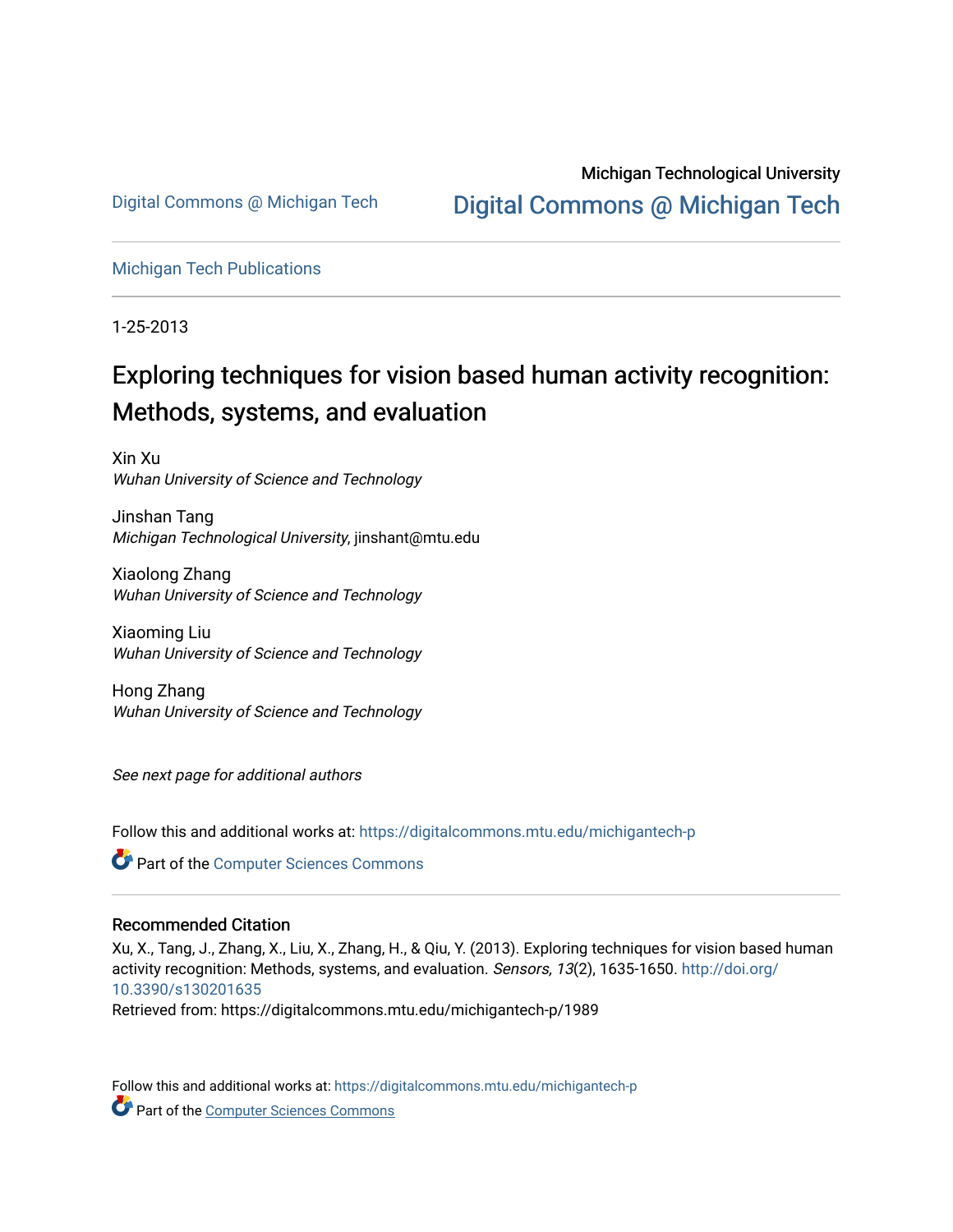## Authors

Xin Xu, Jinshan Tang, Xiaolong Zhang, Xiaoming Liu, Hong Zhang, and Yimin Qiu

This article is available at Digital Commons @ Michigan Tech:<https://digitalcommons.mtu.edu/michigantech-p/1989>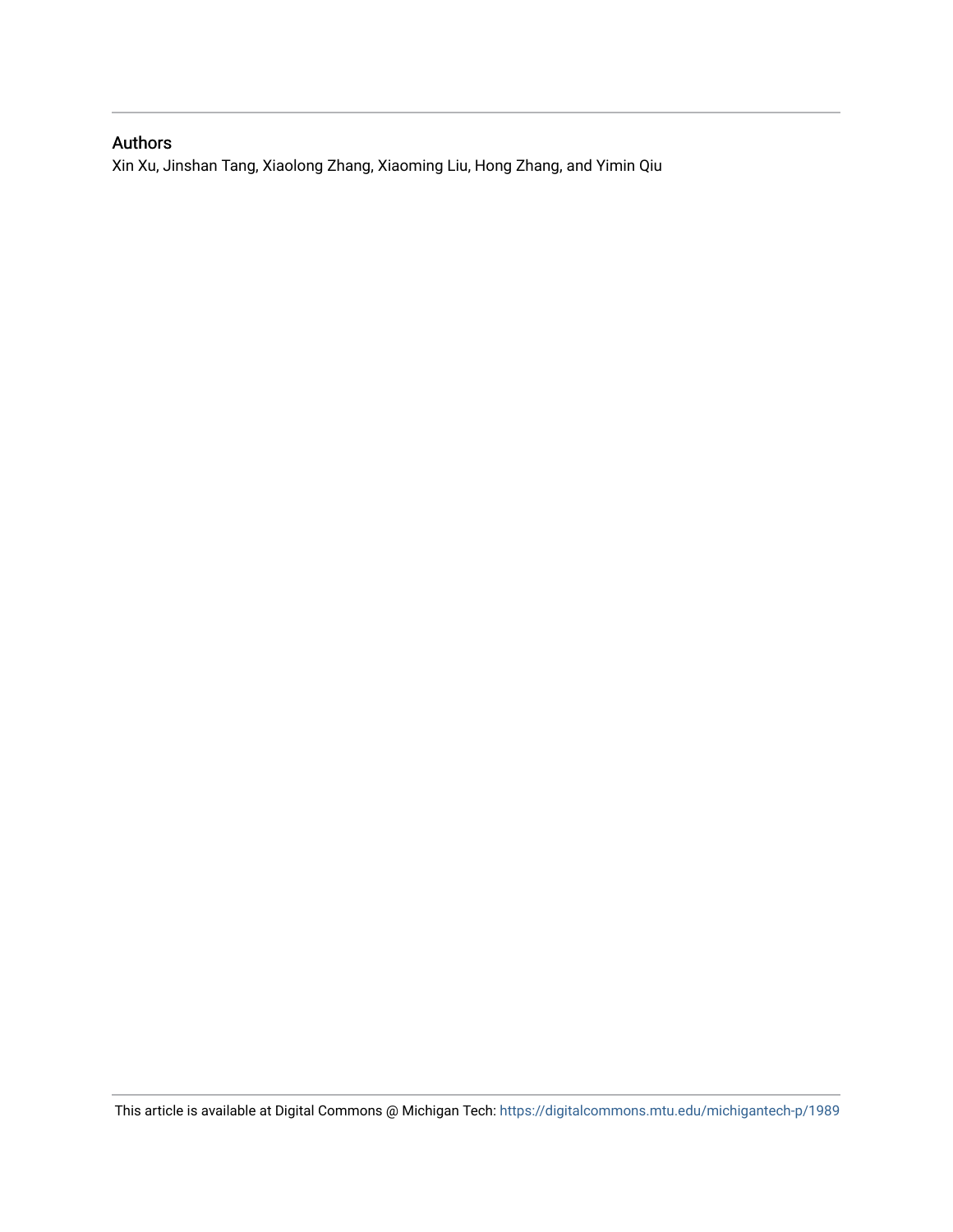

*Review*

## **Exploring Techniques for Vision Based Human Activity Recognition: Methods, Systems, and Evaluation**

**Xin Xu 1,2, Jinshan Tang 1, \*, Xiaolong Zhang 1,2 , Xiaoming Liu <sup>1</sup> , Hong Zhang <sup>1</sup> and Yimin Qiu <sup>1</sup>**

- 1 School of Computer Science and Technology, Wuhan University of Science and Technology, NO. 947 Heping Road, Wuhan 430081, Hubei, China
- <sup>2</sup> Hubei Province Key Laboratory of Intelligent Information Processing and Real-time Industrial System, NO. 1 Huangjiahu West Road, Wuhan 430065, Hubei, China
- **\*** Authors to whom correspondence should be addressed; E-Mails: dadaotang@yahoo.com; Tel./Fax: +86-27-6889-3240.

*Received: 29 October 2012; in revised form: 20 January 2013 / Accepted: 22 January 2013 / Published: 25 January 2013*

**Abstract:** With the wide applications of vision based intelligent systems, image and video analysis technologies have attracted the attention of researchers in the computer vision field. In image and video analysis, human activity recognition is an important research direction. By interpreting and understanding human activities, we can recognize and predict the occurrence of crimes and help the police or other agencies react immediately. In the past, a large number of papers have been published on human activity recognition in video and image sequences. In this paper, we provide a comprehensive survey of the recent development of the techniques, including methods, systems, and quantitative evaluation of the performance of human activity recognition.

**Keywords:** vision surveillance; activity recognition; surveillance system; performance evaluation

## **1. Introduction**

After the tragic event on September 11 and the subsequent terrorist attacks around the world, visual surveillance has attracted much more attention and has been adopted in different applications for crime detection and prediction. Automatic activity recognition is an important research direction in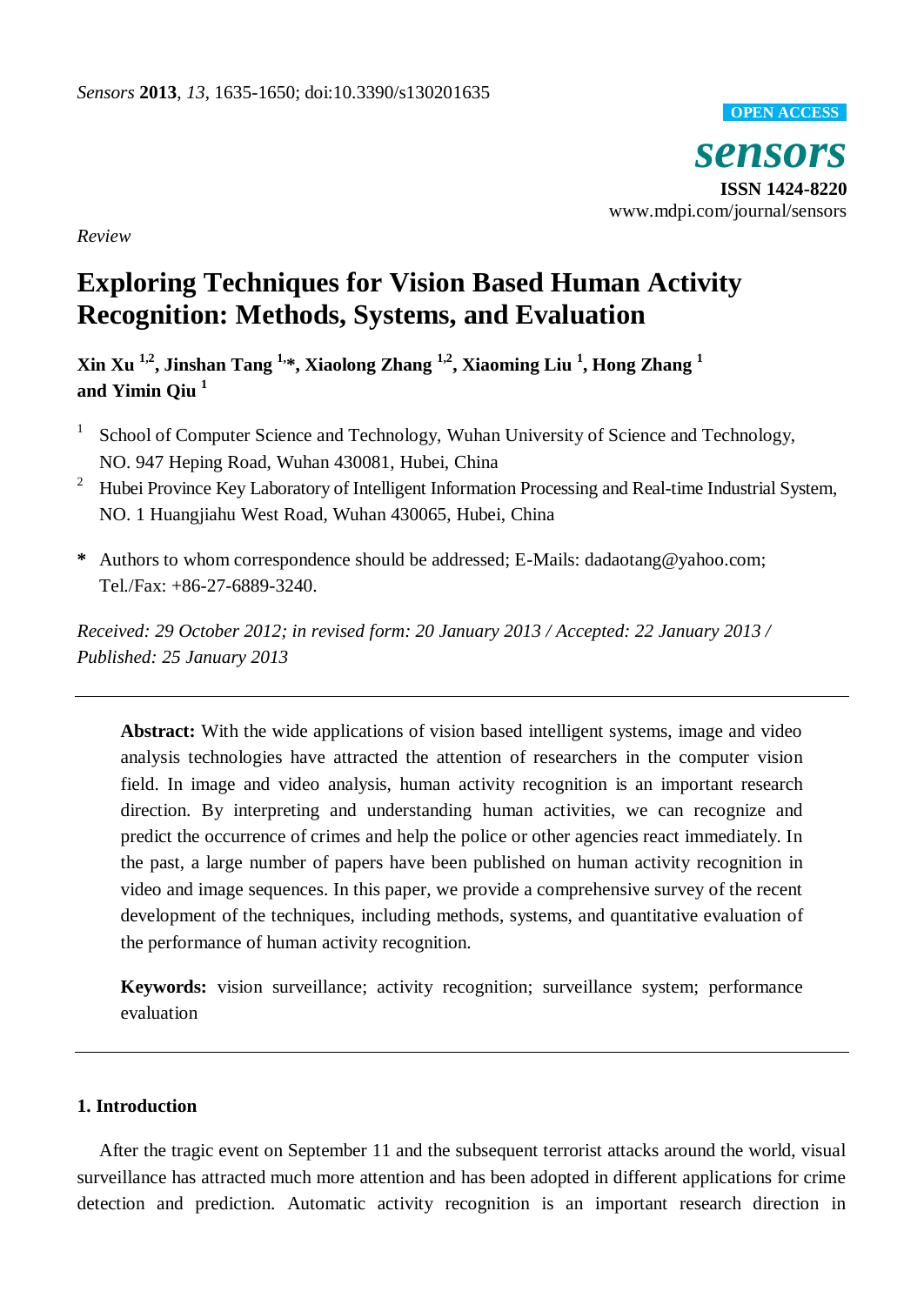surveillance vision analysis. By analyzing the detected human activities, especially the abnormal activities of human beings, standoff threats can be recognized and predicted. In the past decade, a large number of in-depth research papers have been published on the recognition and understanding of human activities. They can be classified into two types of approaches: active techniques and passive techniques. Active techniques, such as radar, I/R or microwave, have been widely used to obtain images. For example, the commercial products such as the Nintendo's WII or Microsoft's Kinect are good examples that make use of active techniques [1]. However, although such products have been partially successful, their deployment per location is usually not practical in widespread public areas. Thus, we limit our work to the summarization of the past efforts on passive vision processing techniques.

As described in [2], activity recognition aims to draw a description of human actions and interactions through the analysis and understanding of human motion patterns. It contains two level procedures [3]. As illustrated in Figure 1, the lower level aims to detect the regions of interest (ROIs) corresponding to static or moving humans; while the higher level recognizes temporal motion patterns of human activities. From a technical viewpoint, human activity recognition can be considered as a classification problem using time varying feature data. Visual information is extracted from video sequences and represented in relevant features, which are used to match with the features extracted from a group of labeled reference sequences representing typical activities. During the extraction procedure, three kinds of features may be involved: single object's features (*i.e.*, position, velocity, veins, shape, color and *etc*.), global features of multiple objects (*i.e.*, average speed, region occupancy, relative positional variations and *etc*.), and the relationships between objects and background [4].

## **Figure 1.** Flowchart of activity recognition.



In the past, several efforts have been made to survey this area of research [5,6]. In [7], Popoola and Wang summarized the key points of previous related review papers on activity recognition. It is noted that previous review publications were mainly focused on the methods for building normal activity templates or normal activity models. However, these papers touch only on a subset of this research area. Our emphasis in this paper aims to discuss the existing high-level techniques, and provide summary of progress achieved in the direction of building robust and intelligent vision based methods, including abnormal activity templates, abnormal activity models, and manifold geometry. Besides, we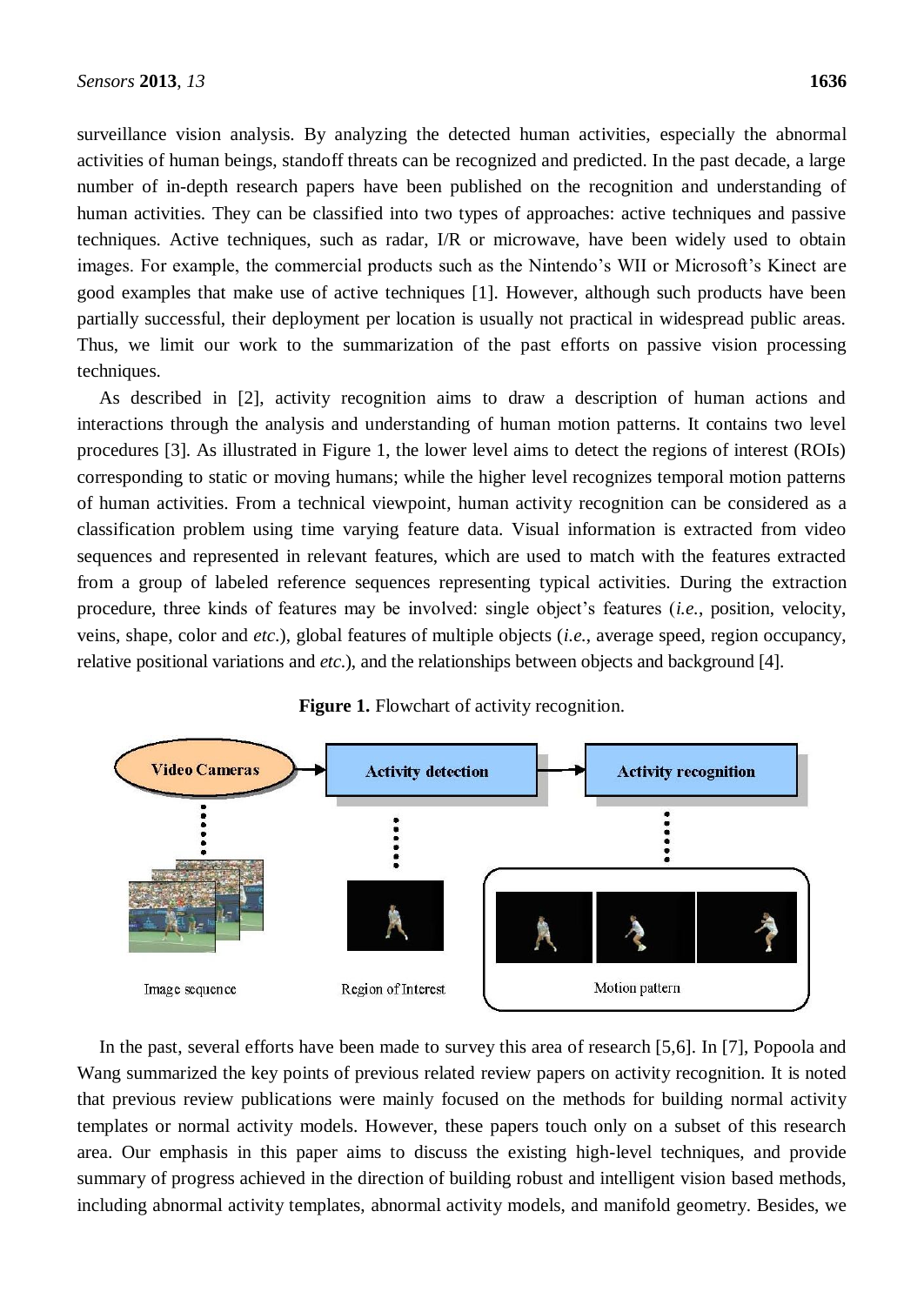will also discuss smart surveillance systems and evaluation metrics for human activity recognition. Beyond activity recognition, other similar fields may include event recognition, goal recognition or intent prediction. As is pointed out by [8], although these terms may emphasize different aspects of activities, their essential goals are the same. Therefore, in this paper, we use the term activity recognition and do not distinguish the minor difference between the different terms mentioned above.

The remainder of this paper is organized as follows: Section 2 discusses the methods for activity recognition. Section 3 introduces the approved surveillance systems for activity recognition. Section 4 reviews the research project on performance evaluation of activity recognition. The conclusions are given in Section 5.

#### **2. Methods for Human Activity Recognition**

The essence of activity recognition may be considered to be a classification problem relating to time varying data. Accordingly, two critical issues need to be addressed during classification. The first one is how to formulate the reference motion patterns for typical activities; the second one is how to enable the training and matching methods effective enough to cope with the minor deviations in both temporal and spatial scales for similar motion patterns. In different circumstances, these two problems are treated differently, and we will discuss the methods to deal with the difference from the technique viewpoint.

As stated in [9], the investigations of human activity recognition can be divided into two kinds of approaches: template matching and state space. Most previous efforts have been concentrated on using state space method to understand human activities because of its comparative high recognition accuracy [10]. Spatial features including points, lines, and blobs are used during the recognition processing. However, state space methods usually have high computational complexity while template matching methods are computationally inexpensive. Meshes of a subject image were usually applied to identify a particular movement in these methods. During the recognition processing, the features extracted from the given image sequence were compared to the pre-stored patterns. As illustrated in Table 1, we classify past research from these two directions. Typical methods are outlined below.

|                             | <b>Category</b>   | <b>Method</b>              |            | <b>Articles</b> |
|-----------------------------|-------------------|----------------------------|------------|-----------------|
| <b>Activity recognition</b> | Template matching | Normal activity template   |            | $[11 - 14]$     |
|                             |                   | Abnormal activity template |            | $[15]$          |
|                             | State space       | Normal activity model      | <b>DGM</b> | $[16 - 18]$     |
|                             |                   |                            | <b>UGM</b> | [19, 20]        |
|                             |                   | Abnormal activity model    | <b>DGM</b> | [21, 22]        |
|                             |                   |                            | <b>UGM</b> | [23]            |

**Table 1.** Methods for human activity recognition.

#### *2.1. Template Matching*

Template matching methods aim to extract motion features from the given image sequences, and transfer them into certain motion patterns. Then, human motion templates can be obtained from these motion patterns representing predefined activity patterns. Human normal activities can be recognized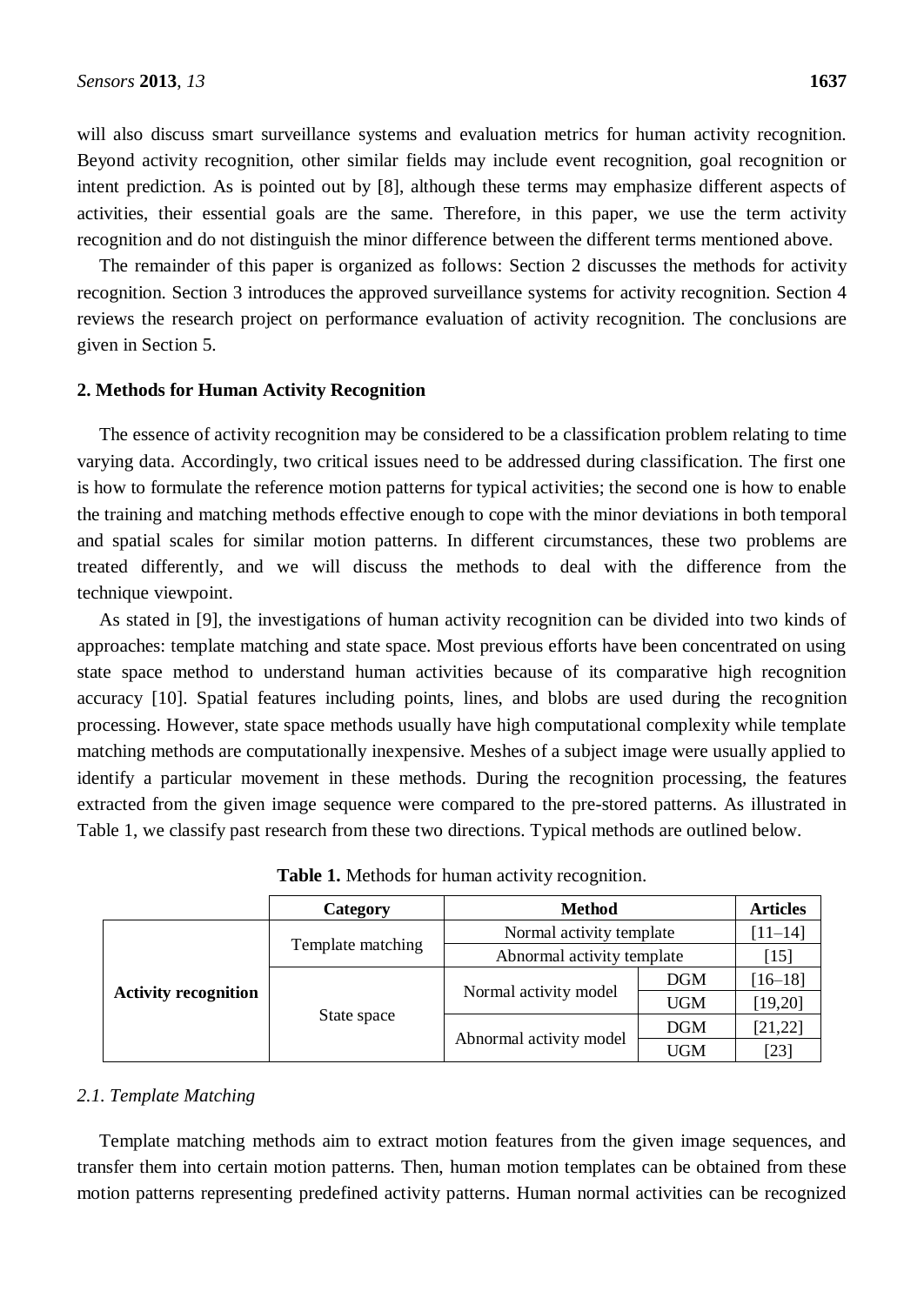by matching the activities with the templates [24]. However, methods for normal human activity recognition may present several drawbacks when applied to anomalous activities. An anomaly can be defined as an atypical activity pattern that is not represented by sufficient samples in a training data set but critically satisfies the specificity constraint to an abnormal pattern [25]. In many applications, the data of anomalous activities is extremely scarce compared to normal activities. This may lead to significant difference in the methods for activity recognition. We will discuss the difference in this section.

#### 2.1.1. Normal Activity Template

In the early days, human activities were composed of Motion-history image (MHI) and Motion Energy Image (MEI) in different views, from which the square based motion features could be abstracted [11]. In these methods, image sequences were first processed by background subtraction and binarization. MEI can be accumulated over time by these binary motion images which contain the motion field, and enhanced to be MHI. Each activity was composed of MEI and MHI in different views, from which the square based motion features can be abstracted for template matching. However, this method can only recognize a 180 degrees angle of sample actions. Oren proposed a trainable object detection architecture that can recognize pedestrians from frontal and rear views [12]. Different from the above method, this architecture did not rely on any *a priori* model or motion template, but defined the shape of an object as a series of regions and relationships between them using wavelet templates. These wavelet templates can be used to compare with the image frames to search for the matching action.

In order to ensure human activity is invariant to viewpoint variations, Ben-Arie described these actions as temporal sequences of pose vectors that represented the motion of human body [13]. They constructed a database for major body parts, in which all the activity templates were stored in multidimensional hash tables in the form of pose entries. Voting Approach and multidimensional indexing were used in the recognition stage to improve the efficiency and stability of matching. Recently, Lu developed a system to automatically track multiple hockey players in a video sequence and simultaneously recognize their actions [14]. Hue-Saturation-Value (HSV) color histogram and Histogram of Oriented Gradients (HOG) descriptor were used to represent the color and shape information of the image of hockey players respectively. They used a 3D histogram based on the magnitude of gradients in both x and y direction and their orientations for the HOG descriptor. Thus, their method is invariant to viewpoint variations. Action templates can thus be leant and updated from training data. For a candidate action, a Sparse Multinomial Logistic Regression (SMLR) classifier can be used to classify its HOG descriptors into action categories.

#### 2.1.2. Abnormal Activity Template

Abnormal motion patterns can also be recognized through the matching of human motion templates. An internal list of anomalous motion patterns can be established as a template to match with an ongoing activity. If this ongoing activity is on the list, then it can be confirmed to be anomalous. However, this kind of approach presents several drawbacks. The significant one is that, in view of the way of generating templates, new abnormal activities cannot be discovered [15]. In order to cope with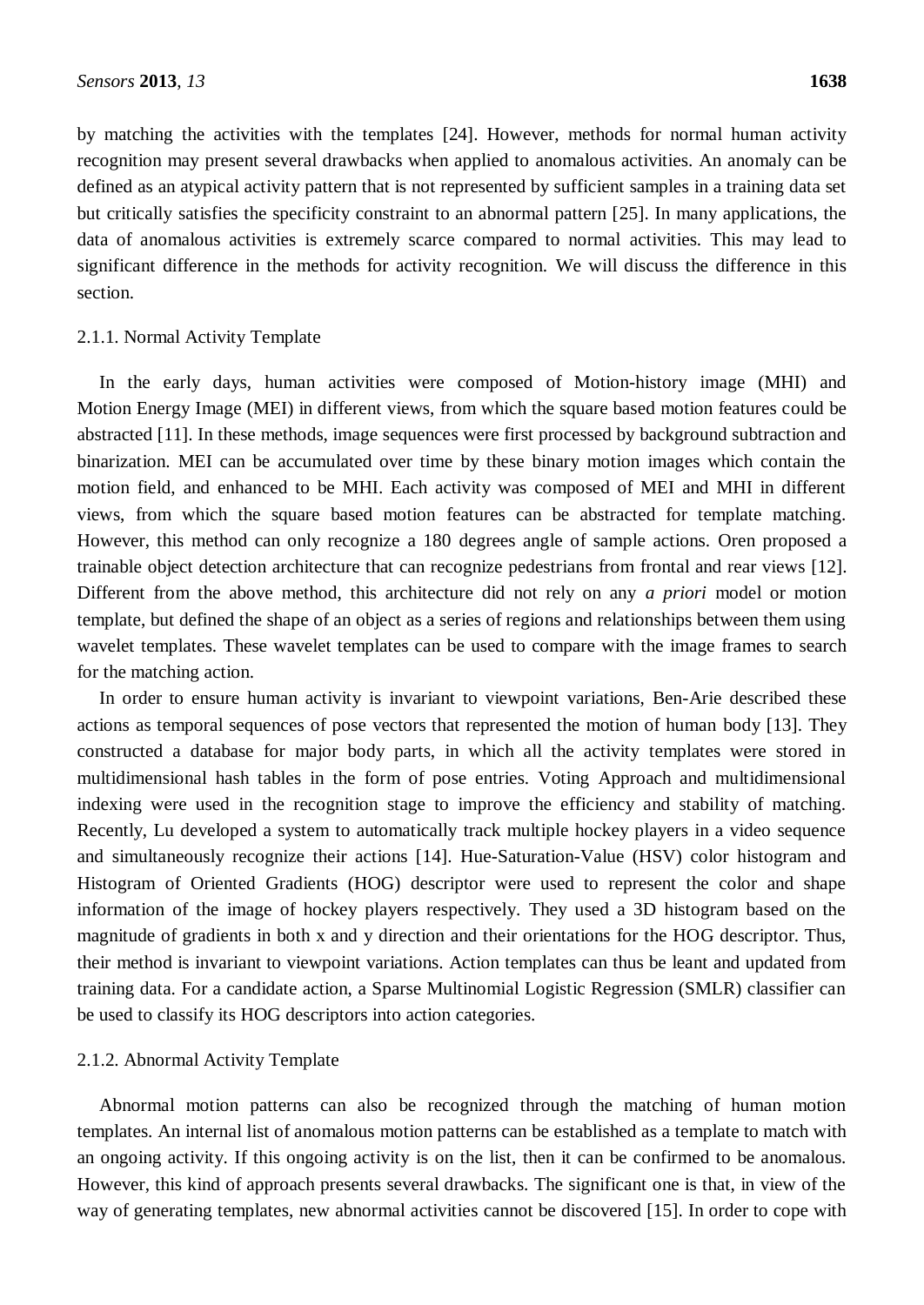this problem, Khalid proposed a method to filter anomalous activities [15]. Instead of generating templates from motion patterns, they believed that normal behaviors possess high correlation between each other, thus abnormal activities can be detected through the comparison with normal activity recorded in video sequences. In this method, trajectories were represented as time series using modified Discrete Fourier Transform (DFT)-based coefficient in low dimensional feature space, so as to learn motion patterns using iterative hierarchical semi-agglomerative clustering-learning vector quantization. This method did not need any prior knowledge about the number and type of activity patterns. Usually, template matching methods are computationally efficient, and do not need much computation time. However, despite their low cost computation, template matching methods are sensitive to the variation of motion duration and noise, thus the accuracy of recognition is not very high.

#### *2.2. State Space*

Different from template matching method, the state space approach aims to formulate a statistical model through training, which can be used for the recognition of human activities [24]. In state space methods, each static posture is defined as a single state, and correlated with each other using the statistical model. Thus the motion sequence can be treated as an ergodic process through different states. For each motion sequence, the joint probability is calculated to find the maximum value [26]. State space methods can overcome the problem of motion duration variation in template matching approaches, because each state was accessed several times. However, other difficulties may arise. For example, it is far from easy to establish a fixed form model. Thus, different statistical models need to be established through complex iterative computation according to specific situation [5]. Accordingly, several graphical models were proposed to serve as an efficient way to do probability inference. Graphical model is a powerful tool for modeling dependencies among random variables, and can be divided into two categories including Directed Graphical Models (DGM) and Undirected Graphical Models (UGM) [27]. We will explore the recent efforts for generating statistical models in this section.

#### 2.2.1. Normal Activity Model

One of the most typical DGMs is the Hidden Markov Model (HMM). HMM was broadly used in speech recognition in early years, then it was successfully applied to the recognition of activities. For example, in order to model the dependence on the parameter of activity explicitly, Wilson and Bobick proposed a framework which added a global parametric variation in the output probabilities of each states in HMM [16]. In this framework, expectation-maximization (EM) method was used to train the parametric HMM. Similarly, Duong introduced the switching Hidden Semi-Markov Model (HSMM) to study and recognize human activities of daily living [17,18]. Parameters of HSMM were determined by the switching variable at the high level.

A typical example of UGM is conditional random fields (CRF), which have been emerged into behavior recognition in the last few years. Compared with HMM, CRF can easily incorporate domain knowledge and get better performance in terms of classification accuracy [28]. For example, Chieu applied CRF to solve the two behavior recognition tasks proposed at the Physiological Data Modeling Contest [19]. The Generalized Expectation Maximization was used to train the partially labeled sequences to improve the performance. Similarly, Yin proposed a dynamic conditional random field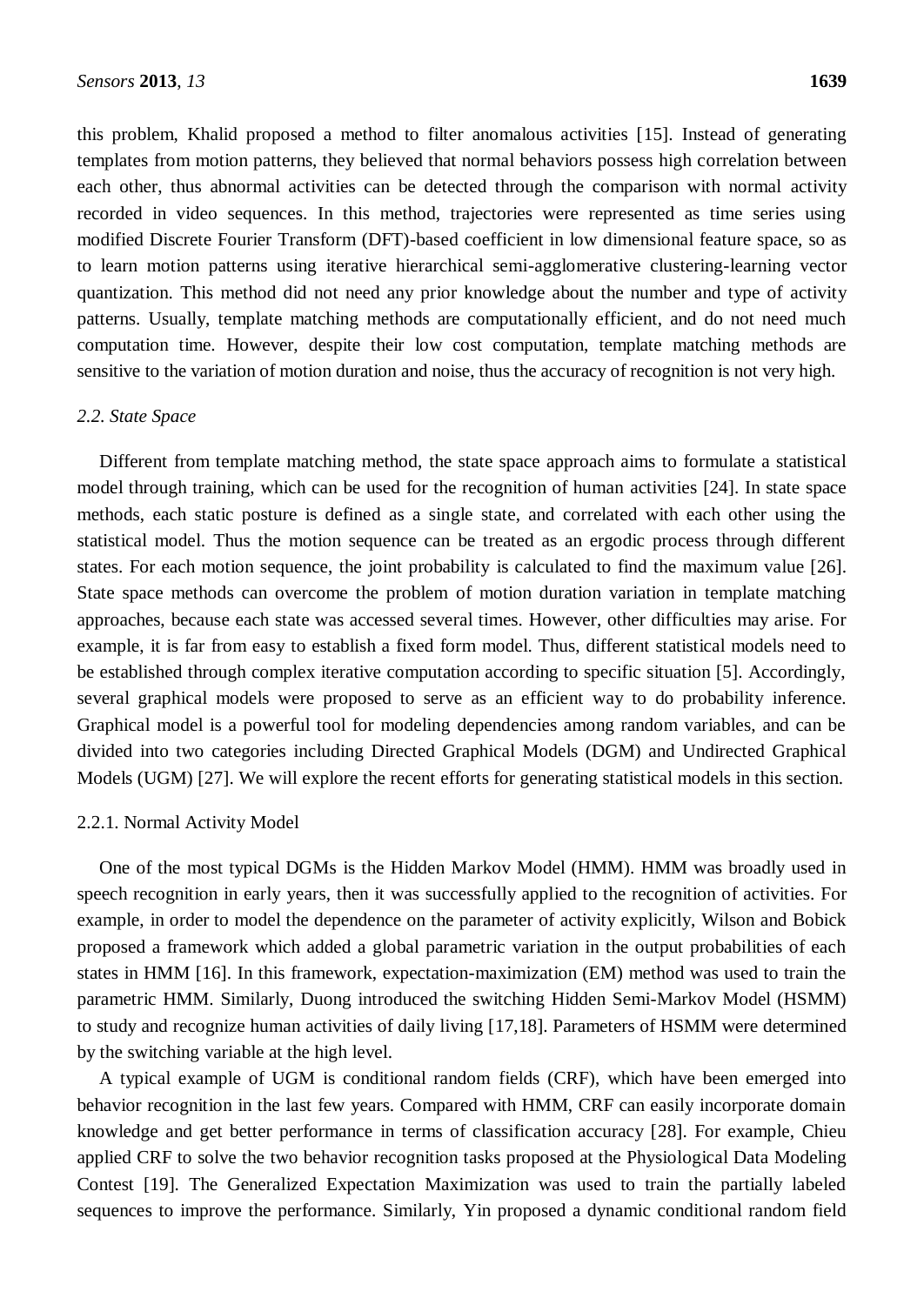(DCRF) model based method to detect events from large-scale sensor networks in real time [20]. DCRF model incorporated temporal constraints among contiguous spatial fields, and relaxed independent spatial-temporal relationship among events in a unified probabilistic framework. Thus, it can deal with partial sensor data and interactions between contiguous events.

#### 2.2.2. Abnormal Activity Model

State space approaches set up profiles for normal activities. The activities deviating from these profiles are treated as anomalous. In other words, state space approaches construct a graphical model using a set of normal patterns to establish a classifier that can discriminate between normal and abnormal activities. The critical point of this method lies in whether or not the proposed graphical model can be used as an accurate predictor of normal activities. In this way, an ongoing pattern is likely to be anomalous when it cannot be predicted by the graphical model.

The most part of graphical models used for normal activity recognition can be also used in the detection of abnormal events. However, due to the fact that abnormal behaviors occurred rarely and were not expected in advance, these models should be adjusted according to specific applications.

Taking DGM for example, Yin and Meng proposed a self-adaptive HMM based framework to understand abnormal activities [21]. Different from the normal activities need to train from a large data set, this framework can learn on-line from current data set and generate new models for abnormal activities. In order to detect anomalies in complex outdoor scenes, Loy proposed an activity-based decomposition over complex activities, and modeled them using a cascade of DBN [22]. The activity space was factorized into sub-spaces based on exploring of the behavior semantics within the spatial-temporal visual context where the activity occurred.

UGM can also be used to recognize abnormal activities. For example, Hu and Yang presented a probabilistic and goal-correlation based two-level framework to deal with concurrent and interleaving goals from observed activity sequences [23]. At the low level, skip-chain CRF was used to estimate whether a newly goal exist in the given observed activity. While at the high level, relational graph was adopted to represent the correlation between different goals.

#### *2.3. Manifolds Geometry*

Besides above methods in Euclidean spaces, there are also some emerging and interesting techniques, for example manifolds geometry. In [29], Liu *et al*. used Grassmann manifolds to classify human actions. A tensor was characterized as a point on manifold, and then mapped to the geodesic distance on this manifold. Recently, Harandi *et al*. compared Riemannian manifolds with several state-of-the-art methods to check their performance of representing human activities [30]. They conducted several vision based classification experiments, including gesture recognition and person re-identification. And the experimental results indicate considerable improvements in discrimination accuracy.

In this kind of methods, human activities were related to a particular matrix manifold. Human motion patterns can then be characterized using some transformation. Besides Grassmann and Riemannian manifolds, the matrix manifolds of interest also include Lie groups, and Stiefel manifolds.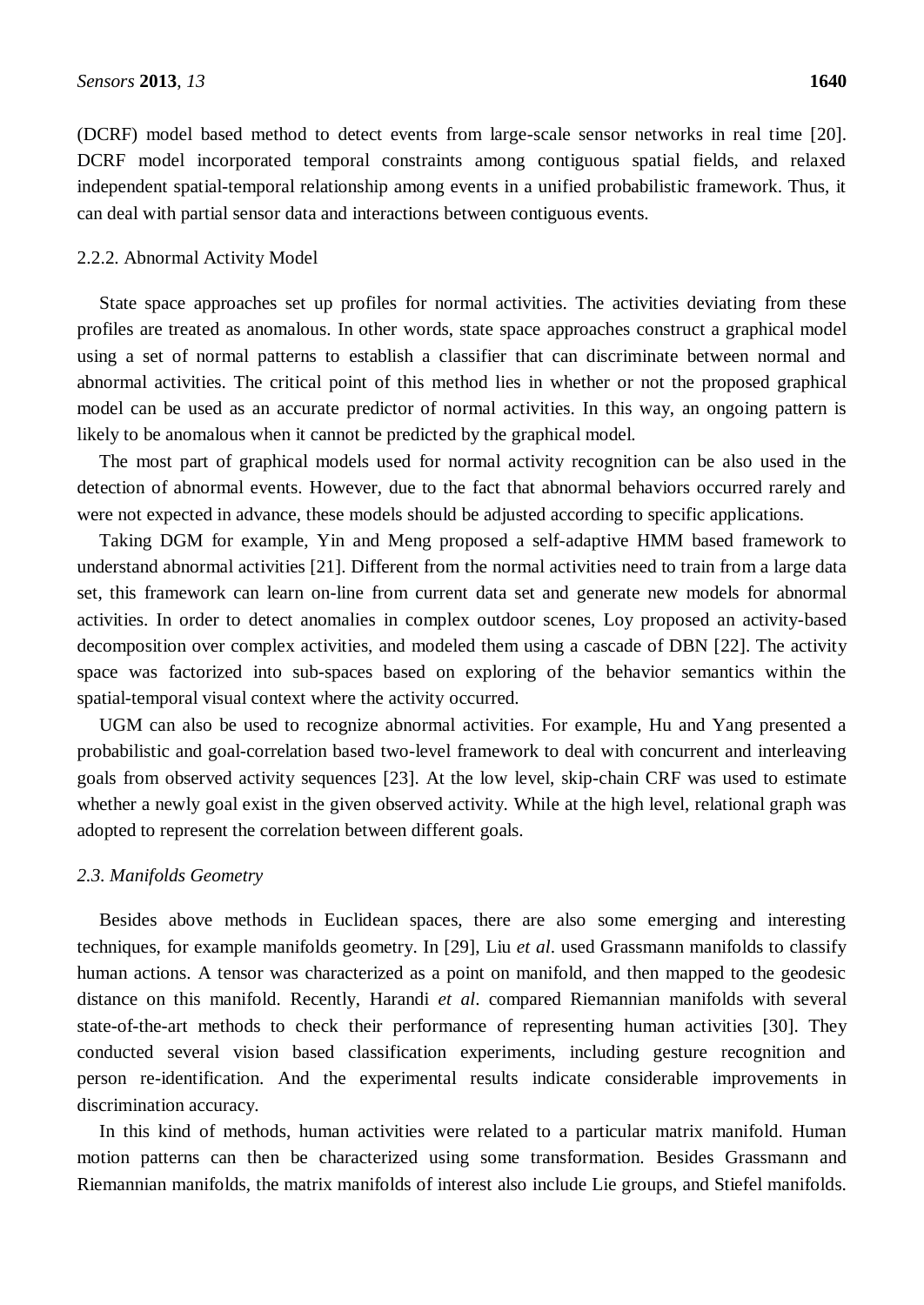Lui presented a good description of the recent advance in matrix manifolds for computer vision, and introduced its applications in human activity recognition. For details can refer to [31].

#### **3. Systems for Activity Recognition**

Vision based surveillance systems can be used to detect, analyze, and recognize activities. In [32–34], good descriptions of vision processing techniques in surveillance systems were presented. As illustrated in Figure 2, the basic framework of an automatic vision surveillance system is composed of a set of cameras, vision processing unit, vision storage unit, and visual control unit. These units were interconnected through a network or other kind of device. In the framework, vision processing unit plays an important role, which contains the key techniques for activity recognition.



**Figure 2.** The basic framework of an automatic vision surveillance system.

In the past, large amount of vision based surveillance systems outfitted with inexpensive cameras were proposed. We will summarize the research projects approved in this domain. Typical systems include: Closed Circuit Television (CCTV) [35], Pfinder [36], W4 [37], Human Identification at a Distance (HID) [38], Context Aware Vision using Image-based Active Recognition (CAVIAR) [39,40], BEHAVE [41], Visual Surveillance and Monitoring (VSAM) [42], Project from the Center for Biometrics and Security Research (CBSR) [43], IBM Smart Surveillance System (S3) [44], *etc*. From the perspective of system architecture and technology, Kumar divided the evolution of vision based surveillance systems into four stages [34]. Table 2 illustrates the past approved research projects on activity recognition in these four stages.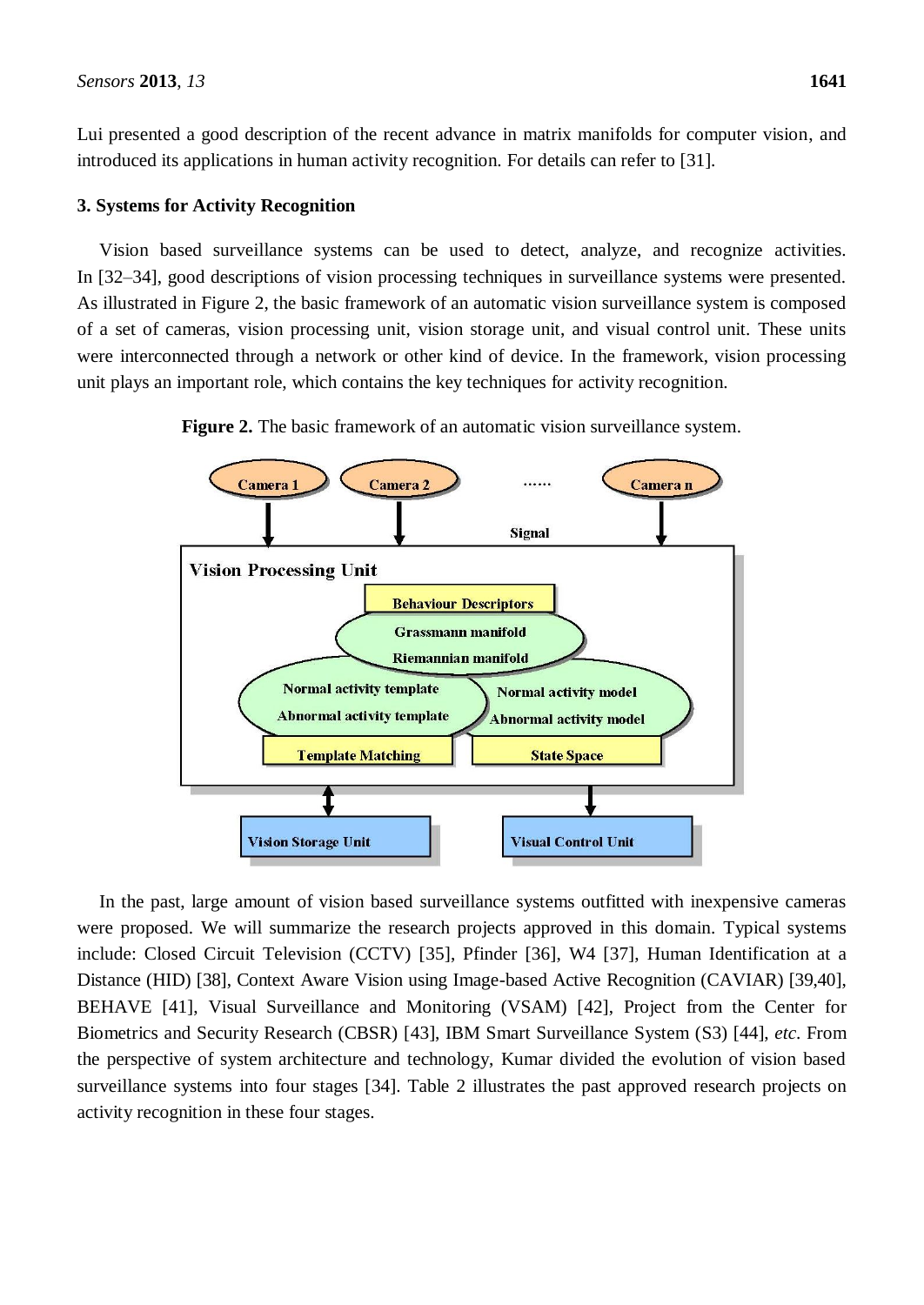| <b>Table 2.</b> Past surveillance systems based on activity recognition. |                       |                |  |
|--------------------------------------------------------------------------|-----------------------|----------------|--|
| <b>Evolution</b>                                                         | <b>Characteristic</b> | <b>Systems</b> |  |

|                            | <b>Evolution</b>  | <b>Characteristic</b>                 | <b>Systems</b>         |
|----------------------------|-------------------|---------------------------------------|------------------------|
|                            | First generation  | Human supervision                     | <b>CCTV</b> [35]       |
| <b>Surveillance system</b> | Second generation | Automatic real time recognition       | Pfinder [36], W4 [37], |
|                            |                   |                                       | HID [38], BEHAVE [41], |
|                            |                   |                                       | CAVIAR [39,40]         |
|                            | Third generation  | Wide area surveillance                | VSAM [42], CBSR [43]   |
|                            | Fourth generation | Long term activity pattern statistics | IBM S3 [44]            |

The first generation vision-based surveillance systems consisted of a number of Charge Couple Diode (CCD) cameras, which were connected with a set of monitors using automatic control switches. For example, Nwagboso proposed a CCTV system to assist understanding the events in traffic networks and finally provide better traffic control, incident management and traffic law enforcement [35]. The CCD cameras can continuously trigger image saving routines and monitor accident black spots, thus they can be used as a forensic tool after vehicle crashes have taken place.

However, the widespread deployment of CCD cameras resulted in more expensive and ineffective human supervision. In order to automatically detect alarming events proactively rather than record them passively, second generation surveillance systems were developed. The Pfinder and W4 developed by the MIT Media Laboratory and the University of Maryland in the early years belong to this kind of systems [36, 37]. The significant feature of these systems lies in its ability to provide robust detection, tracking and classification algorithms. Besides Pfinder and W4, several recently emerged second generation surveillance systems exist. For example, the HID project sponsored by the Defense Advanced Research Projection Agency (DARPA) fused biometric technologies into a human identification system to detect, recognize and identify humans at significant standoff distances [38]. The incorporation of biometric technologies can help to enable faster and more accurate identification of humans, and thus can provide useful early warning support for force protection and homeland defense to deal with terrorists, criminals, and other human-based threats. Differently, the CAVIAR project funded by the Information Society Technology (IST) made use of various information including task, scene, function, and object contextual knowledge to provide rich description for local images through hierarchal visual processes [39,40]. The information can enable CAVIAR to perform its function in detecting nighttime crime and classifying customers' commercial behaviors. In order to filter out uninteresting normal activities and not occurring activities from video stream, the UK's Engineering and Physical Science Research Council funded the BEHAVE project undertaken by the University of Edinburgh [41]. BEHAVE, using the dynamic Hidden Markov Model to track individuals, can detect and discriminate between similar interactions. Besides, global probabilistic models were adopted to solve the inconformity during the tracking of individuals in crowd scenes, where images were obtained in a short-time.

In order to achieve wide area surveillance, third generation surveillance systems were designed using distributed, heterogeneous and synergistic cameras. A typical example of this system is the VSAM project supported by DARPA [42]. Cooperative multi-sensors were used in VSAM to track human and vehicles persistently in a cluttered environment. The main goal of VSAM was to monitor the condition in battlefields through automatically collecting real-time information, and assisted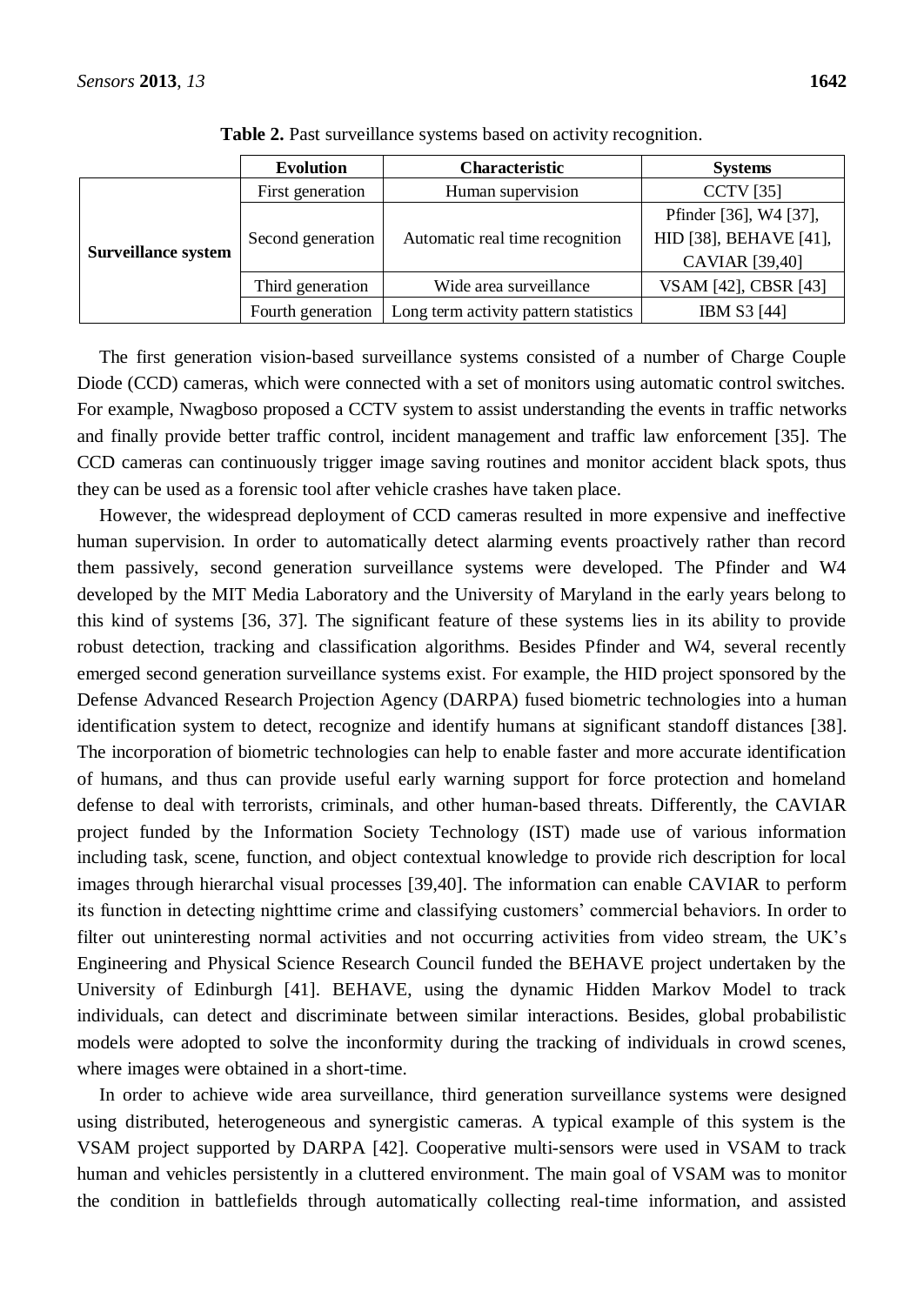improving the situational awareness of commanders and staff. The CBSR at Institute of Automation, Chinese Academy of Sciences developed an intelligent visual surveillance system, which can ensure public safety and enhance protection from terrorist attacks [43]. This system can recognize anomaly and abnormal activities, detect abandoned or removed objects, and track multiple objects at night time; moreover, it also can display overall information in panoramic monitoring screen.

Recently, fourth generation surveillance systems were proposed so as to provide real time event alerts and long term statistical patterns in large scale distributed video surveillance systems. This kind of systems was built on top of existing IP-network infrastructure using wireless networks and networked digital video cameras [34]. For example, IBM Corporation developed a middleware named S3 to provide video based activities analysis capabilities [44]. S3 is a kind of the fourth generation surveillance system. S3 can not only automatically monitor a scene, but also perform surveillance data management, event based retrieval, long term activity pattern statistics, and web based real time events alarm. There are two main components in S3. The first one was Smart Surveillance Engine (SSE), which provided the front end video analysis capabilities; and the other one was Middleware for Large Scale Surveillance (MILS), which enabled data management and retrieval functions. These two components can be used along with the IBM DB2 and IBM WebSphere Application Server to realize a series of functions, such as local and web based real time surveillance and event notification, web based surveillance event retrieval, and web based surveillance event statistics.

#### **4. Evaluation Metrics for Activity Recognition**

Effectively evaluating the performance of methods and systems for activity recognition in videos or image sequences is important for the improvement of surveillance algorithms in theory, and also for the selection of proper surveillance solutions towards practical applications. Based on past work, much effort has been made towards generating metrics to evaluate the performance of video based automatic surveillance systems. As illustrated in Table 3, we will review some of the recent efforts.

|                               | <b>Tasks</b>           | <b>Projects</b>              |  |
|-------------------------------|------------------------|------------------------------|--|
|                               |                        | VACE [45-47]                 |  |
| <b>Research projects</b>      | Detection and tracking | PETS in the early years [48] |  |
| for performance               |                        | TRECVid [49]                 |  |
| evaluation<br>Event detection |                        | <b>ETISEO</b> [50,51]        |  |
|                               |                        | PETS in recent years [52]    |  |

**Table 3.** Past research projects on performance evaluation.

#### *4.1. Research Projects for Performance Evaluation*

The earliest effort in performance evaluation started with the Video Analysis and Content Extraction (VACE) program in the year 2000. VACE, supported by Advanced Research and Development Activity (ARDA), aimed to develop novel algorithms and implementations to analyze video content including newscasts, meetings, and surveillance [45–47]. Thus, VACE pays special attention to tasks such as detection and tracking of text, faces, person's positions, *etc*. The performance evaluation initiative in VACE is carried out by the University of South Florida (USF) under the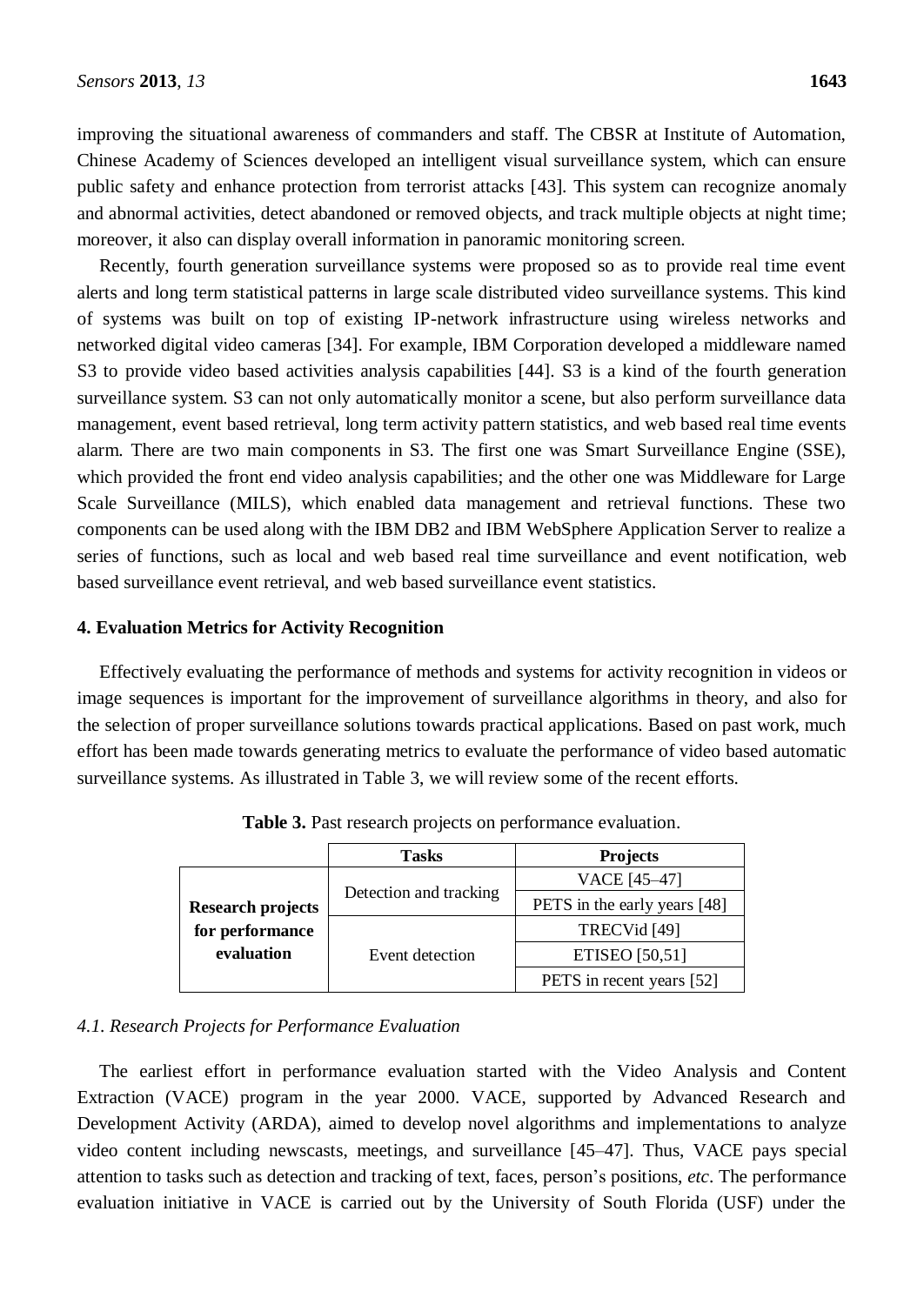guidance of National Institute of Standards and Technology (NIST). The evaluation was based on the framework by Kasturi *et al*. [53], which is a well established protocol for performance evaluation of object detection and tracking in video sequences. Evaluation criterions in VACE vary according to different tasks. For the detection tasks, VACE takes use of the Sequence Frame Detection Accuracy (SFDA) metric to obtain the detection accuracy (misses and false alarms) and the detection precision (spatial alignment); while for the tracking tasks, Average Tracking Accuracy (ATA) metrics is used to measure both tracking accuracy (number of correct trackers) and tracking precision (spatial and temporal accuracy).

The Performance Evaluation of Tracking and Surveillance (PETS) workshop is another endeavor [48]. This yearly workshop investigated moving object detection and tracking in the earliest years; and turned to focus on density estimation, left luggage detection, and activity recognition in recent years. General outdoor surveillance benchmark datasets and online evaluation service were provided in this workshop for the participants to evaluate their systems. Unlike VACE, all metrics in PETS are defined as error measures meaning that the lower the score, the better the performance [52]. Like VACE, the metrics in PETS are also task dependent. For the motion segmentation tasks, PETS generated four metrics at the pixel level including Negative Rate, Misclassification Penalty, Rate of Misclassifications, and Weighted Quality Measure; while in case of the tracking tasks, five criteria are used including Percentage of dataset tracked, Average overlap between bounding boxes, Average overlap between bitmaps, Average chamfer distance using the ground truth object bitmap, and Average chamfer distance using the algorithm generated bitmap.

However, in the early days both VACE and PETS lacked evaluation metrics needed for the tasks of event recognition. The detection of activities is difficult to evaluate because the challenge depends strongly on the events to recognize. For instance, it is much easier to detect an intrusion in a zone of interest than a person opening the door [50].

Aiming to address this problem, NIST sponsored another evaluation project named Text REtrieval Conference Video Retrieval (TRECVid) Evaluation for Event Detection from year 2005. TRECVid is a laboratory-style evaluation intended to promote machine learning technology development for event detection in video surveillance [49]. The video source data was mainly derived from the UK Home Office at the London Gatwick International Airport. TRECVid Evaluation for Event Detection was performed through the comparison of the temporal similarity between the annotated reference event observations and the system-detected event observations. And the result of performance was obtained in the form of MD and FA, which can be used to derive Detection Cost Rate (DCR) model and Detection Error Tradeoff (DET) curves. DCR model is a single error measure, which is simply derived from the linear combination of MD and FA. While DET curves aims to graphically depict the tradeoff of these two error types over a wide range of operational points.

ETISEO was approved to evaluate the performance of event detection tasks by comparing "the number of correctly recognized events with the constraint of time". It is a project starting in January 2005 and sponsored by French government in order to evaluate vision techniques for video surveillance [50,51]. Unlike the above evaluation methods which stand on the algorithm point of view, ETISEO investigates the relationship between algorithms and video sequences. In other words, EITSEO aims at identifying the suitable scene characteristics for a given algorithm and highlighting algorithm weaknesses for further improvements. Besides event detection, other aspects of video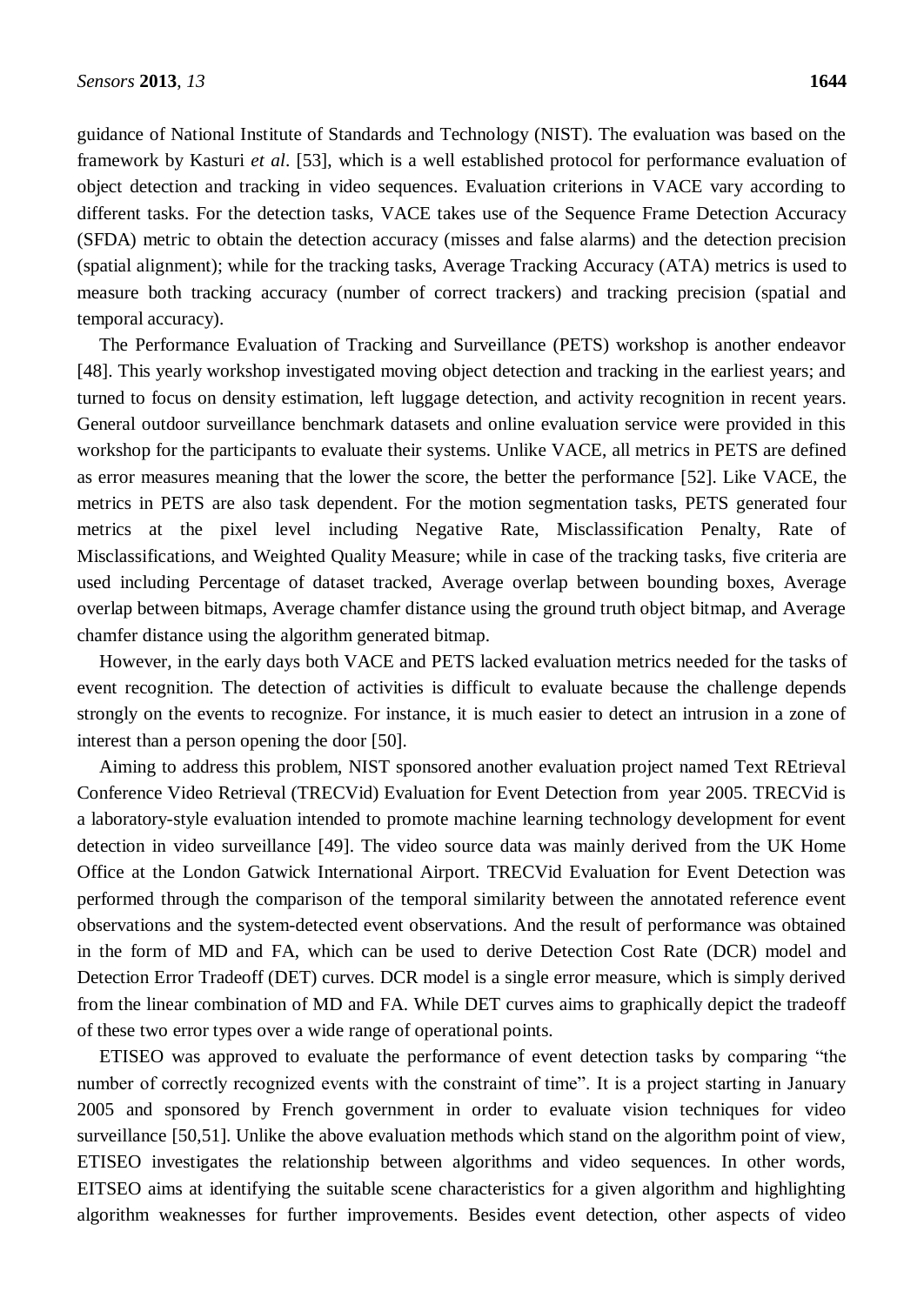surveillance systems can also be evaluated in this project using various metrics. For instance, the accuracy of the 2D or 3D location of objects and the quality of the object shape can be used as criterions for the detection task; while for the tracking tasks, tracking time, object ID persistence and object ID confusion can be used as criterions. ETISEO displays its evaluation results in the form of Receiver Operating Characteristic (ROC) curve defined as a plot of the true positive rate against the false positive rate.

#### *4.2. Collaboration between Different Projects*

Besides above mentioned performance evaluation projects, many other programs are also created in the past years such as Computers in the Human Interaction Loop (CHIL) [54], Challenge for Real-Time Event Detection Solutions (CREDS) [55], *etc*. However, the existence of many concurrent metrics makes it difficult to compare them in a fair manner as they are not formalized in the same way [56]. Since most of the performance evaluation programs share the same motivation of developing novel algorithms for detection, tracking, and behavior recognition of humans and objects in video sequences. Technology mapping/transfer among individual projects may contribute to a fair comparison and fast research growth. In addition, current performance evaluation is still limited to short sequences. These sequences and their annotation are often available only to those who created them [51]. It is also necessary to provide benchmark dataset and ground truth data with common evaluation setup to all researchers. Table 4 shows some of the recent collaboration efforts.

|                                  | <b>Efforts</b>    | <b>Projects</b> |
|----------------------------------|-------------------|-----------------|
| <b>Collaboration</b><br>projects |                   | <b>VACE</b>     |
|                                  | <b>CLEAR</b> [57] | CHIL            |
|                                  | Manohar [58]      | <b>VACE</b>     |
|                                  |                   | <b>CLEAR</b>    |
|                                  |                   | <b>PETS</b>     |
|                                  | Desurmont [56]    | TRECVid         |
|                                  |                   | CREDS           |

**Table 4.** Past efforts on the collaboration of different projects.

The Classification of Events, Activities and Relationships (CLEAR) Evaluation Workshop is the first attempt to bring together two projects: VACE and CHIL [57]. This collaboration has achieved great success. The evaluation metrics provided in CLEAR are widely accepted as an effective and informative assessment of system performance. In addition, CLEAR provides the availability of more data to the research community for algorithm development.

After that, Manohar *et al*. [58] presented a qualitative comparison of detection and tracking tasks in the VACE and the PETS programs. Performance metrics, along with other vital aspect such as the framework, the tasks and ground truth data, are compared thoroughly in this comparison. They believed that the identification of right set of metrics can be achieved through continuing collaboration of the task definitions, database development, *etc*. In 2010, PETS started to evaluate the object detection and tracking tasks based on the SFDA and ATA metrics, which are formally used by the VACE and CLEAR programs [59]. As a result, researchers can evaluate the detection and tracking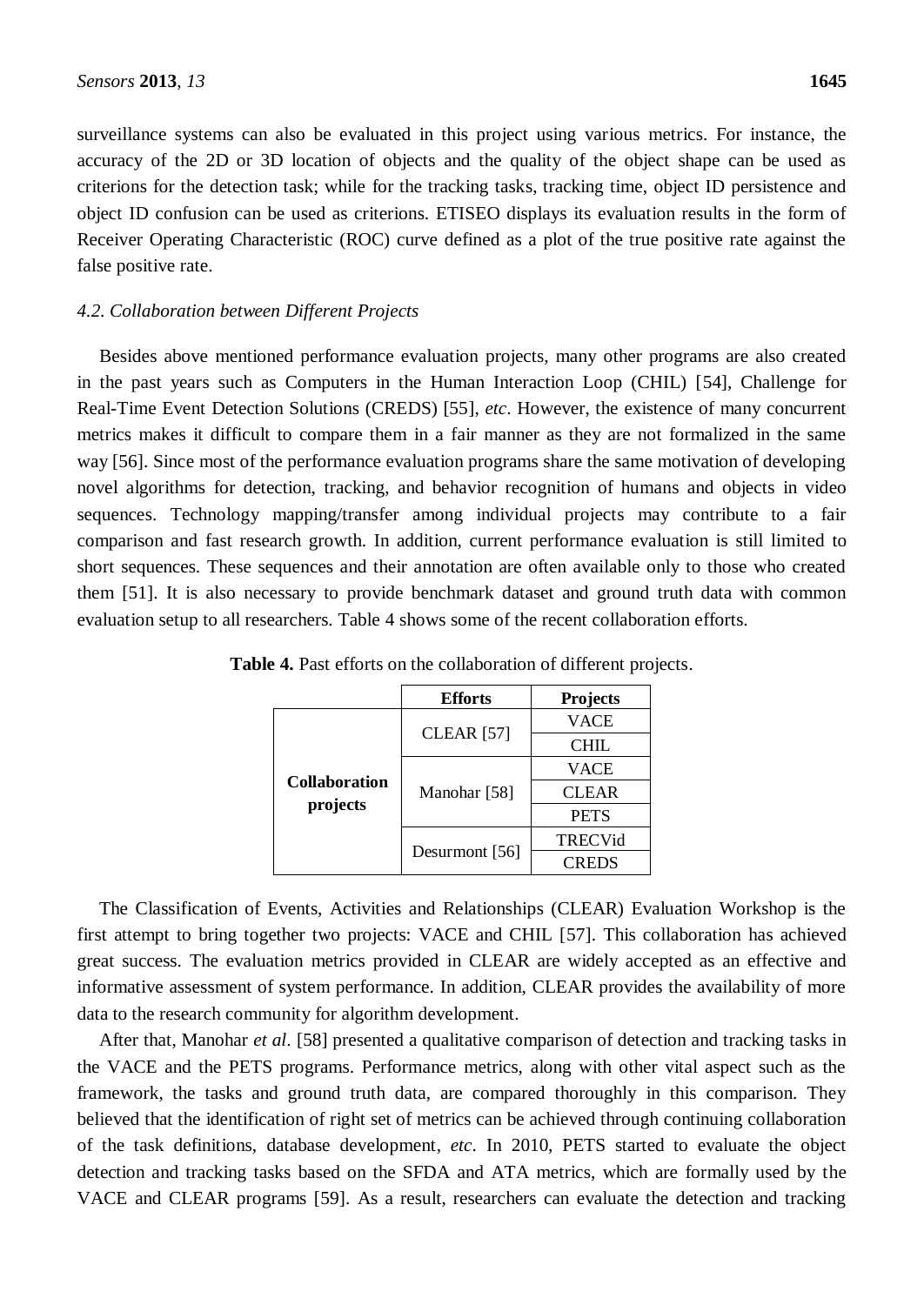performance of their systems using the same metrics (SFDA and ATA) and more data (both from CLEAR and PETS).

For the event detection task, Desurmont *et al*. [56] performed mapping the metrics in TRECVid, CREDS and their project. There metrics are compared using a toy example, where events have a temporal duration and are represented as a time interval with a beginning and ending time. Results indicated the metrics in TRECVid project is fully consistent. Based on the problem formalization of TRECVid, the authors further proposed a faster implementation for duration-less events [60].

### **5. Conclusions**

In this paper, we present an overview of recent techniques for vision based activity recognition. We have summarized previous work from different technical viewpoints. In addition, we have also reviewed and past approved surveillance systems, as well as the research projects for performance evaluation.

However, there are still some problems that need to be solved in the future. Robust recognition of activities depends on rapid human motion detection, reliable motion tracking, and accurate data analysis [24,33]. These tasks are challenging for several reasons, such as noise and uncertainty backgrounds. Even with robust human motion detection and tracking, activity recognition may still pose great difficulties, including variance in the appearance of particular events, similarity in the appearance of different events, lack of specific background information which may contain large amount of prior knowledge, *etc*.

Besides, the evaluation of the performance of these tasks is another important issue. Although much work has been done on evaluating the performance of activity recognition, standardized evaluation metrics and benchmark datasets are still lacking. For different algorithms and datasets, it is difficult to evaluate and compare their performance with others. Moreover, as far as we know, most of current investigations are focused on the evaluation of algorithms. There is scarcely any evaluation towards the performance of practical surveillance products. Multiple metrics and criterions may help researchers to evaluate their algorithms more effectively. However, it is not convenient for the manufacturer and the end user. A comprehensive metric can be helpful for them to select a suitable surveillance system from large numbers of products. Unfortunately, current evaluation metrics can only reflect part of overall performance; comprehensive criteria are still lacking.

#### **Acknowledgments**

The authors appreciate the insightful comments of the anonymous reviewers of this paper. This work was supported in part by the Project from Science Foundation of Wuhan University of Science and Technology (2008TD04), the Project (2009CDA034) from Hubei Provincial Natural Science Foundation, the Program of Wuhan Subject Chief Scientist (201150530152), the National Key Technology R&D Program in the 12th Five Year Plan of China (2012BAC22B01), the project from Wuhan Chen Guang Project (201150431095), the Program for Outstanding Young Science and Technology Innovation Teams in Higher Education Institutions of Hubei Province (T201202), and the Natural Science Foundation of China (60975031, 61003127, 61100055, 61201423, 61273303, 61273225).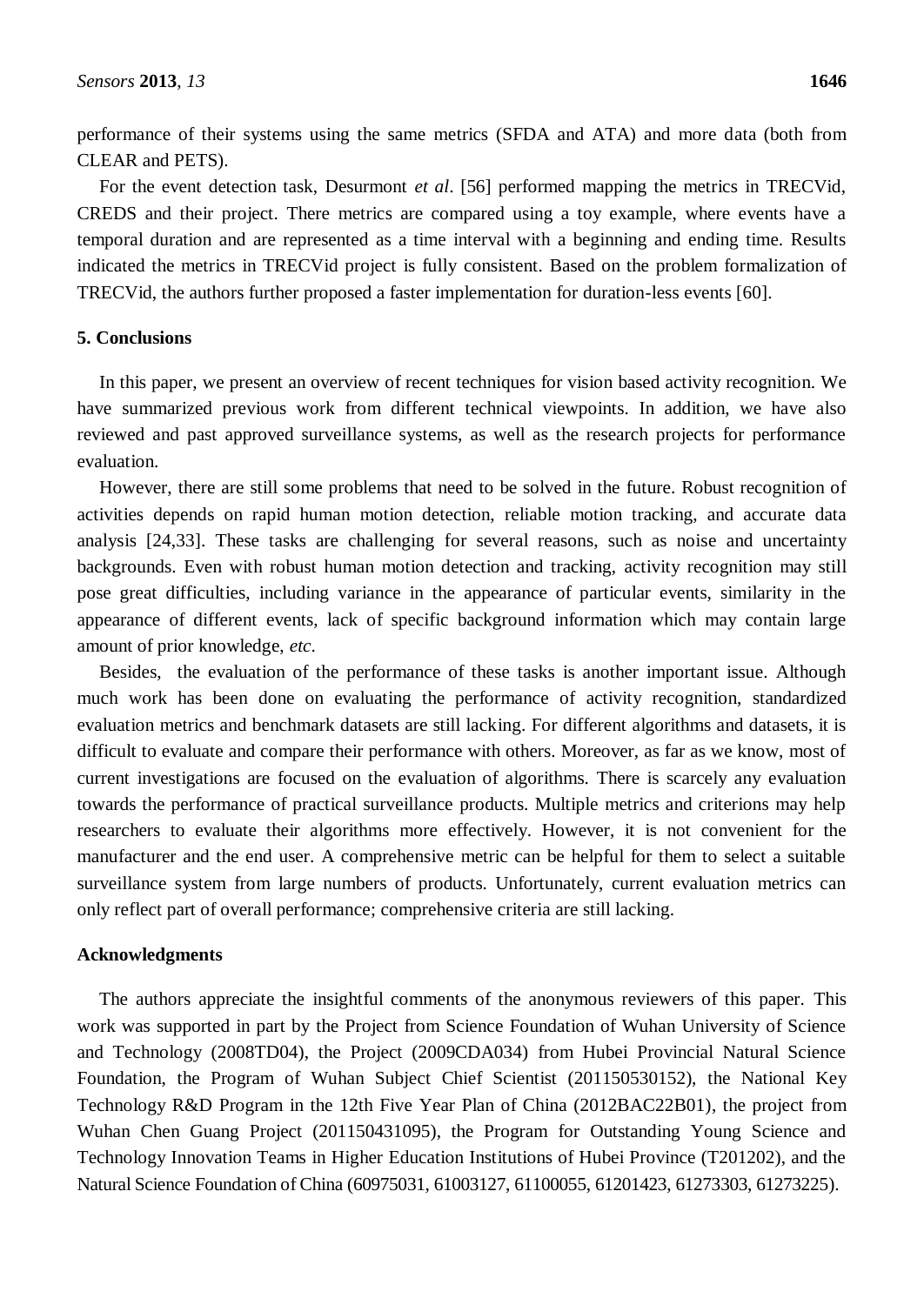### **References**

- 1. Lacko, D. Motion Capture and Guidance Using Open Source Hardware. Master Thesis, Artesis University College of Antwerp, Antwerp, Belgium, 2011.
- 2. Kautz, H. A Formal Theory of Plan Recognition. Ph.D. Thesis, University of Rochester, New York, NY, USA, 1987.
- 3. Sheikh, Y.; Shah, M. Bayesian modeling of dynamic scenes for object detection. *IEEE Trans. Pattern Anal. Mach. Intell.* **2005**, *27*, 1778–1792.
- 4. Yilmaz, A.; Javed, O.; Shah, M. Object tracking: A survey. *ACM Comput Surv.* **2006**, *38*, art no. 13.
- 5. Ko, T.; Shah, M. A survey on behavior analysis in video surveillance for homeland security applications. In *Proceedings of Workshop on Applied Imagery Pattern Recognition*, Washington, DC, USA, 15–17 October 2008; pp. 1–8.
- 6. Lavee, G.; Rivlin, E.; Rudzsky, M. Understanding Video Events: A Survey of Methods for Automatic Interpretation of Semantic Occurrences in Video. *IEEE Trans. Syst. Man Cybern Part C* **2009**, *39*, 489–504.
- 7. Popoola, O.P.; Wang, K. Video-Based Abnormal Human Behavior Recognition—A Review. *IEEE Trans. Syst. Man Cybern Part C* **2012**, *42*, 865–878.
- 8. Liao, L. Location-Based Activity Recognition. Ph.D. Thesis, Department of Computer Science and Engineering, University of Washington, Washington, DC, USA, 2006.
- 9. Aggarwal, J.K.; Ryoo, M.S. Human activity analysis: A review. *ACM Comput. Surv.* **2011**, *43*, art no. 16.
- 10. Casdagli, M.; Eubank, S.; Farmer, J.D.; Gibson, J. State space reconstruction in the presence of noise. *Physica D* **1991**, *51*, 52–98.
- 11. Bobick, A.; Davis, J. The recognition of human movement using temporal templates. *IEEE Trans. Pattern Anal. Mach. Intell.* **2001**, *23*, 257–267.
- 12. Oren, M.; Papageorgiou, C.; Sinha, P.; Osuna, E.; Poggio, T. Pedestrian detection using wavelet templates. In *Proceedings of IEEE Computer Society Conference on Computer Vision and Pattern Recognition*; San Juan, Argentina, 17–19 June 1997; pp. 193–199.
- 13. Ben-Arie, J.; Wang, Z.; Pandit, P.; Rajaram, S. Human activity recognition using multidimensional indexing. *IEEE Trans. Pattern Anal. Mach. Intell.* **2002**, *24*, 1091–1104.
- 14. Lu, W.; Okuma, K.; Little, J. Tracking and recognizing actions of multiple hockey players using the boosted particle filter. *Image Vis. Comput.* **2009**, *27*, 189–205.
- 15. Khalid, S.; Naftel, A. Classifying spatiotemporal object trajectories using unsupervised learning of basis function coefficients. In *Proceedings of the 3rd ACM International Workshop on Video Surveillance & Sensor Networks*, New York, NY, USA, 1–2 August 2005; pp. 45–52.
- 16. Wilson, A.D.; Bobick, A.F. Recognition and interpretation of parametric gesture. In *Proceedings of IEEE International Conference on Computer Vision*, Bombay, India, 4–7 January 1998; pp. 329–336.
- 17. Duong, T.; Bui, H.; Phung, D.; Venkatesh, S. Activity recognition and abnormality detection with the switching hidden semi-Markov model. In *Proceedings of IEEE Computer Society Conference on Computer Vision and Pattern Recognition*, San Diego, CA, USA, 20–26 June 2005; pp. 838–845.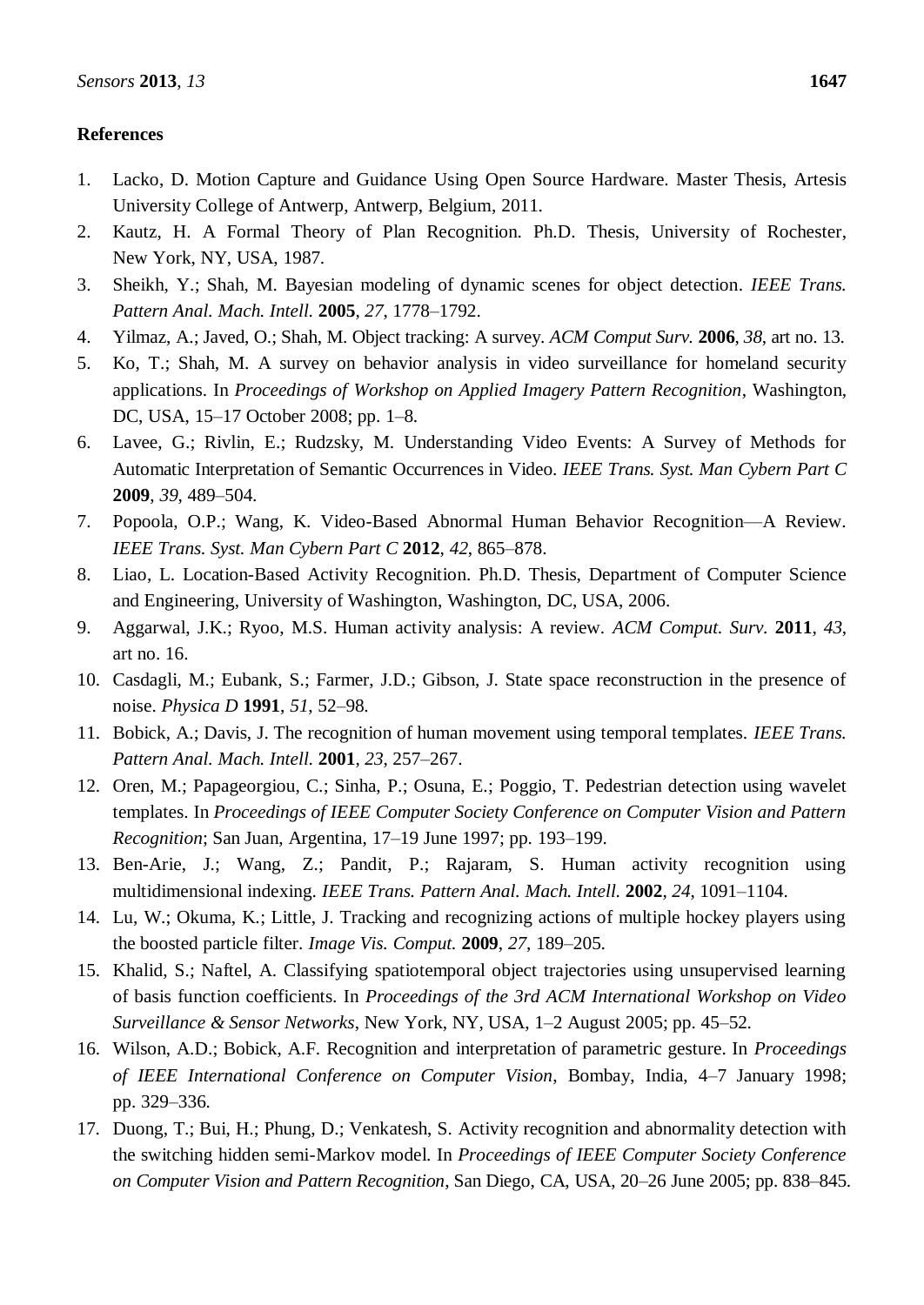- 18. Duong, T.; Phung, D.; Bui, H.; Venkatesh, S. Efficient duration and hierarchical modeling for human activity recognition. *Artif. Intell.* **2009**, *173*, 830–856.
- 19. Chieu, H.; Lee, W.; Kaelbling, L. Activity recognition from physiological data using conditional random fields. *Tech. Rep. Singapore MIT Alliance Symp*. **2006**.
- 20. Yin, J.; Hu, D.; Yang, Q. Spatio-temporal event detection using dynamic conditional random fields. In *Proceedings of the International Joint Conferences on Artificial Intelligence*, Pasadena, CA, USA, 11–17 July 2009; pp. 1321–1326.
- 21. Yin, J.; Meng, Y. Abnormal behavior recognition using self-adaptive hidden markov models. *Lect. Notes Comput. Sci*. **2009**, *5627*, 337–346.
- 22. Loy, C.C.; Xiang, T.; Gong, S. Surveillance video behaviour profiling and anomaly detection. *Proc. SPIE* **2009**, *7486*, 74860E.
- 23. Hu, D.H.; Yang, Q. CIGAR: Concurrent and interleaving goal and activity recognition. In *Proceedings of the National Conference on Artificial Intelligence*, Chicago, IL, USA, 13–17 July 2008; pp. 1363–1368.
- 24. Wang, L.; Hu, W.; Tan, T. Recent developments in human motion analysis. *Pattern Recognit.* **2003**, *36*, 585–601.
- 25. Xiang, T.; Gong, S. Video behavior profiling for anomaly detection. *IEEE Trans. Pattern Anal. Mach. Intell.* **2008**, *30*, 893–908.
- 26. Robertson, N.; Reid, I. A general method for human activity recognition in video. *Comput. Vis. Image Underst.* **2006**, *104*, 232–248.
- 27. Bishop, C.M. *Pattern Recognition and Machine Learning*; Springer: New York, NY, USA, 2006.
- 28. Vail, D.L.; Veloso, M.; Lafferty, J.D. Conditional random fields for activity recognition. In *Proceedings of the 6th international joint conference on Autonomous agents and multiagent systems*, Honolulu, HI, USA, 14–18 May 2007; pp. art. no. 235.
- 29. Lui, Y.; Beveridge, J.R.; Kirby, M. Action classification on product manifolds. In *Proceedings of IEEE Computer Society Conference on Computer Vision and Pattern Recognition (CVPR)*, San Francisco, CA, USA, 13–18 June 2010; pp. 833–839.
- 30. Harandi, M.T.; Sanderson, C.; Wiliem, A.; Lovell, B.C. Kernel analysis over riemannian manifolds for visual recognition of actions, pedestrians and textures. In *Proceedings of IEEE Workshop on Applications of Computer Vision (WACV)*, Breckenridge, CO, USA, 9–11 January 2012; pp. 433–439.
- 31. Lui, Y. Advances in Matrix Manifolds for Computer Vision. *Image Vision Comput.* **2012**, *30*, 380–388.
- 32. Shin, J.; Kim, S.; Kang, S.; Lee, S.; Paik, J.; Abidi, B.; Abidi, M. Optical flow-based real-time object tracking using non-prior training active feature model. *Real Time Imaging* **2005**, *11*, 204–218.
- 33. Amer, A.; Regazzoni, C. Introduction to the special issue on video object processing for surveillance applications. *Real Time Imaging* **2005**, *11*, 167–171.
- 34. Kumar, P.; Mittal, A.; Kumar, P. Study of robust and intelligent surveillance in visible and multi-modal framework. *Informatica* **2008**, *32*, 63–77.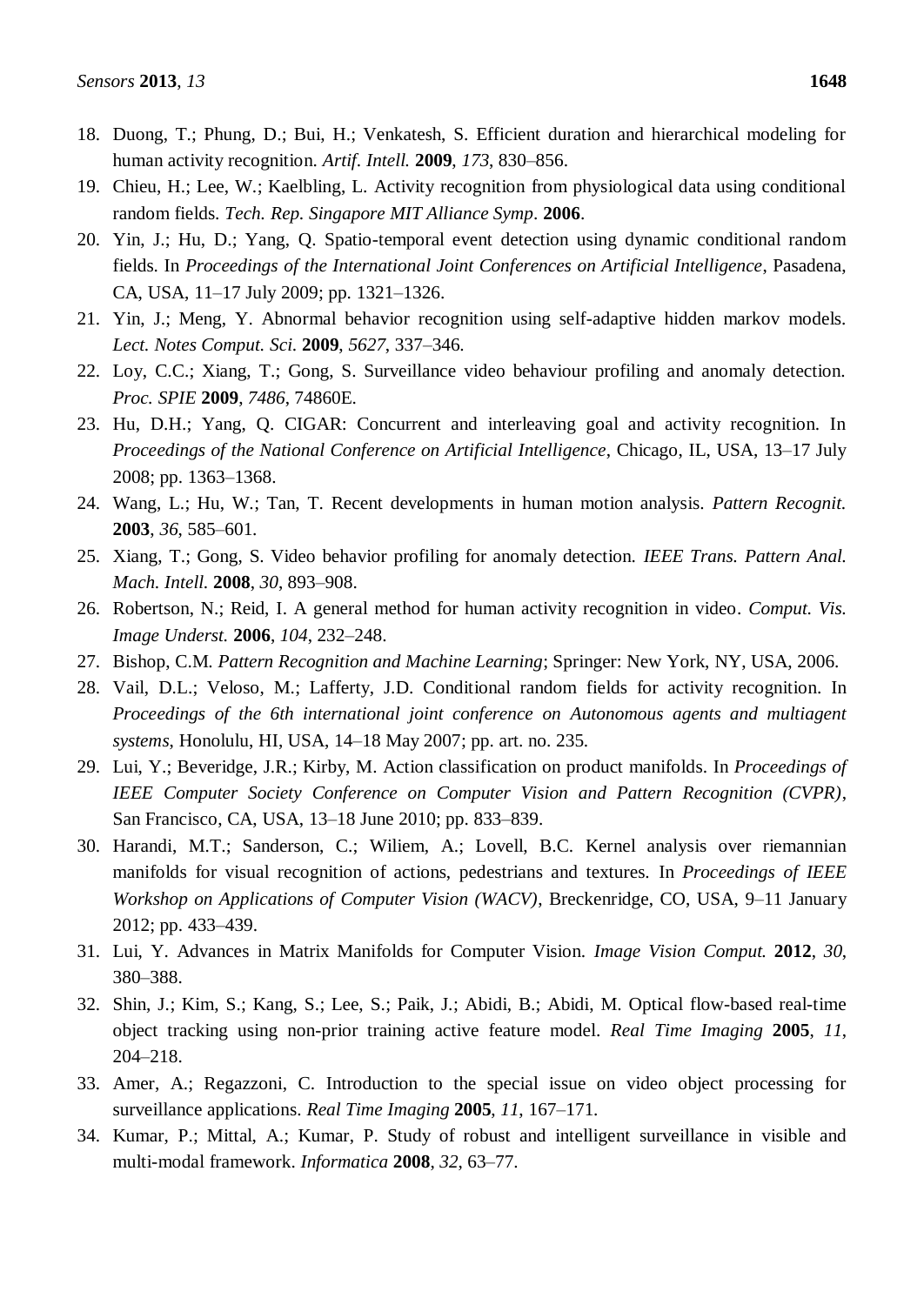- 35. Nwagboso, C. User focused surveillance systems integration for intelligent transport systems. In *Advanced Video-based Surveillance Systems*; Kluwer Academic Publishers: Boston, MA, USA, 1998; Chapter 1.1, pp. 8–12.
- 36. Wren, C.R.; Azarbayejani, A.; Darrell, T.; Pentland, A.P. Pfinder: Real-time tracking of the human body. *IEEE Trans. Pattern Anal. Mach. Intell.* **1997**, *19*, 780–785.
- 37. Haritaoglu, I.; Harwood, D.; Davis, L.S. W4: Real-time surveillance of people and their activities. *IEEE Trans. Pattern Anal. Mach. Intell.* **2000**, *22*, 809–830.
- 38. Toole, A.J.; Harms, J.; Snow, S.L. A video database of moving faces and people. *IEEE Trans. Pattern Anal. Mach. Intell.* **2005**, *27*, 812–816.
- 39. List, T.; Bins, J.; Fisher, R.B.; Tweed, D.; Thorisson, K.R. Two approaches to a plug-and-play vision architecture—CAVIAR and psyclone. In *Proceedings of AAAI Workshop on Modular Construction of Human-Like Intelligence*, Pittsburgh, PA, USA, 10 July 2005; pp. 16–23.
- 40. Tweed, D.; Fang, W.; Fisher, R.; Bins, J.; List, T. Exploring techniques for behavior recognition via the CAVIAR modular vision framework. In *Proceedings of Workshop on Human Activity Recognition and Modeling*, Oxford, UK, October 2005; pp. 97–104.
- 41. Andrade, E.L.; Blunsden, S.; Fisher, R.B. Modelling Crowd Scenes for Event Detection. In *Proceedings of 18th International Conference on Pattern Recognition*, Hong Kong, China, 20–24 August 2006; pp. 175–178.
- 42. Collins, R.T.; Lipton, A.J.; Kanade, T.; Fujiyoshi, H.; Duggins, D.; Tsin, Y.; Tolliver, D.; Enomoto, N.; Hasegawa, O.; Burt, P.; *et al*. *A System for Video Surveillance and Monitoring: VSAM Final Report*; CMU-RI-TR-00-12, Technical Report: Carnegie Mellon University, Pittsburgh, PA, USA, 2000.
- 43. Wang, L.; Tan, T.; Ning, H.; Hu, W. Fusion of Static and Dynamic Body Biometrics for Gait Recognition. *IEEE Trans Circuits Syst. Video Technol.* **2004**, *14*, 149–158.
- 44. Tian, Y.; Brown, L.; Hampapur, A.; Lu, M.; Senior, A.; Shu, C. IBM smart surveillance system (S3): Event based video surveillance system with an open and extensible framework. *Mach. Vis. Appl.* **2008**, *19*, 315–327.
- 45. Kasturi, R.; Goldgof, D.; Soundararajan, P.; Manohar, V.; Boonstra, M.; Korzhova, V. *Performance Evaluation Protocol for Text, Face, Hands, Person and Vehicle Detection & Tracking in Video Analysis and Content Extraction (VACE-II)*; Technical Report, University of South Florida, Tampa, FL, USA, 2005.
- 46. Manohar, V.; Soundararajan, P.; Raju, H.; Goldgof, D.; Kasturi, R.; Garofolo, J. Performance evaluation of object detection and tracking in video. In *Proceedings of the Seventh Asian Conference on Computer Vision*, Hyderabad, India, 13–16 January 2006; pp. 151–161.
- 47. Raju, H.; Prasad, S.; Sharma, P. *Annotation Guidelines for Video Analysis and Content Extraction (VACE-II)*; Technical Report, Video Mining Inc.: Tampa, FL, USA, 2006.
- 48. Collins, R.; Zhou, X.; Teh, S.K. An open source tracking testbed and evaluation web site. In *Proceedings of IEEE International Workshop on Performance Evaluation of Tracking and Surveillance*, Beijing, China, 15–16 October 2005; pp. 17–24.
- 49. Smeaton, A.F.; Over, P.; Kraaij, W. Evaluation campaigns and TRECVid. In *Proceedings of the 8th ACM International Workshop on Multimedia Information Retrieval*, Santa Barbara, CA, USA, 26–27 October 2006; pp. 321–330.